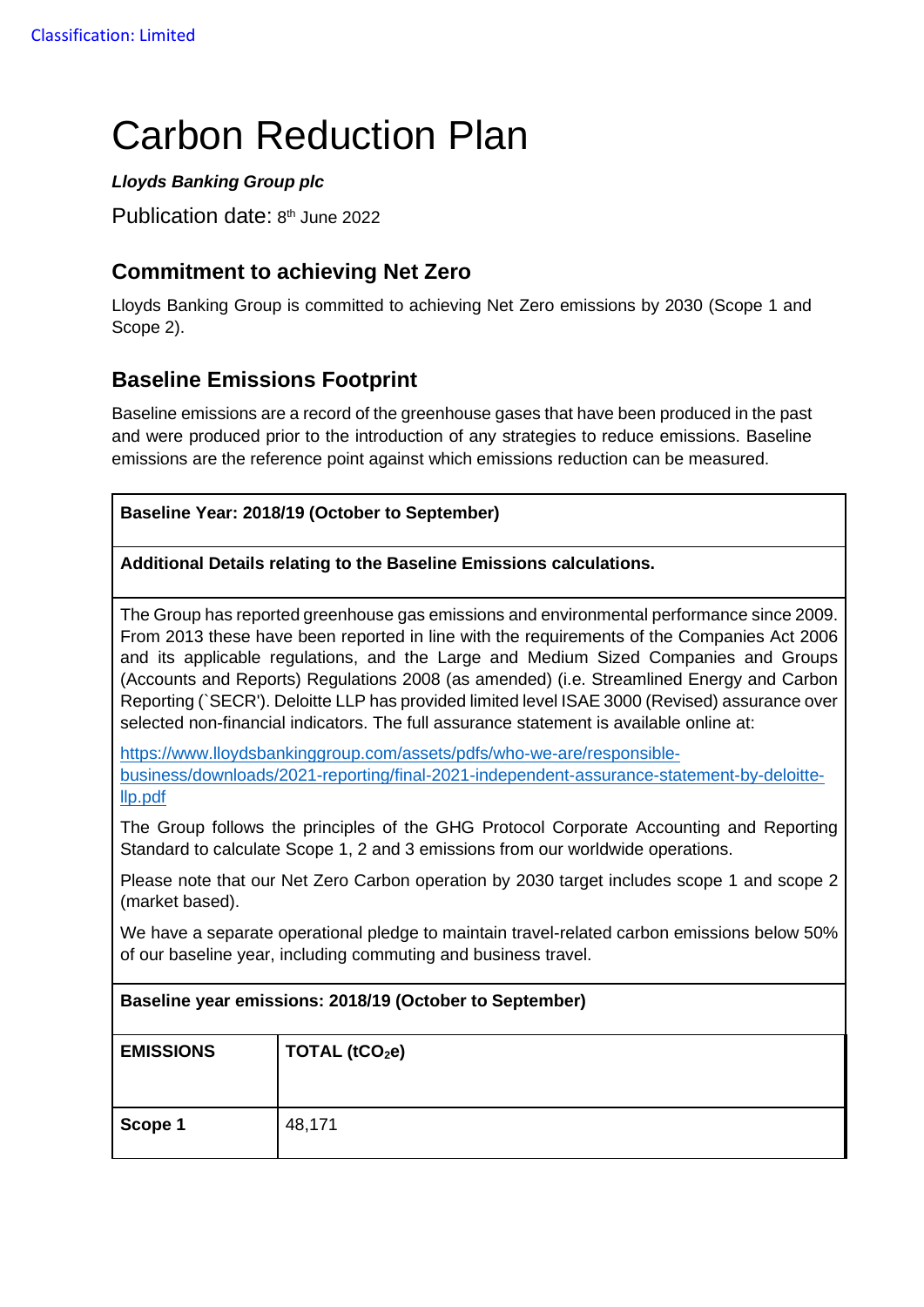| Scope 2                | 385 (market based)                                                                                                                                                                                                                 |
|------------------------|------------------------------------------------------------------------------------------------------------------------------------------------------------------------------------------------------------------------------------|
| Scope 3                | 131,446                                                                                                                                                                                                                            |
| (Included Sources)     | Reported Scope 3 emissions relate to business travel and commuting<br>undertaken by colleagues, emissions from colleagues working from home,<br>operational waste and the extraction and distribution of all emissions<br>sources. |
| <b>Total Emissions</b> | 180,002                                                                                                                                                                                                                            |

## **Current Emissions Reporting**

| Reporting Year: 2020/21 (October to September) |                                                                                                                                                                                                                                                                    |
|------------------------------------------------|--------------------------------------------------------------------------------------------------------------------------------------------------------------------------------------------------------------------------------------------------------------------|
| <b>EMISSIONS</b>                               | TOTAL (tCO2e)                                                                                                                                                                                                                                                      |
| Scope 1                                        | 37,653                                                                                                                                                                                                                                                             |
| Scope 2                                        | 0 (Market Based)                                                                                                                                                                                                                                                   |
| Scope 3                                        | 80,404                                                                                                                                                                                                                                                             |
| (Included Sources)                             | Reported Scope 3 emissions relate to business travel and commuting<br>undertaken by colleagues, emissions from colleagues working from home,<br>operational waste and the extraction and distribution of each of our energy<br>sources – electricity, gas and oil. |
| <b>Total Emissions</b>                         | 118,057                                                                                                                                                                                                                                                            |

### **Emissions reduction targets**

Since 2020, we have been tracking against three operational climate pledges, which were announced early in 2021. They are designed to accelerate our plan to tackle climate change and apply across our own operations:

- We will achieve net zero carbon operations by 2030. We plan to reduce our direct emissions (known as Scope 1 and 2 emissions) by at least 75 per cent (compared to 2018/19 levels).
- We will maintain travel carbon emissions below 50 per cent of pre-COVID-19 (2018/19) levels, embedding for the long-term the reduced levels of commuting and business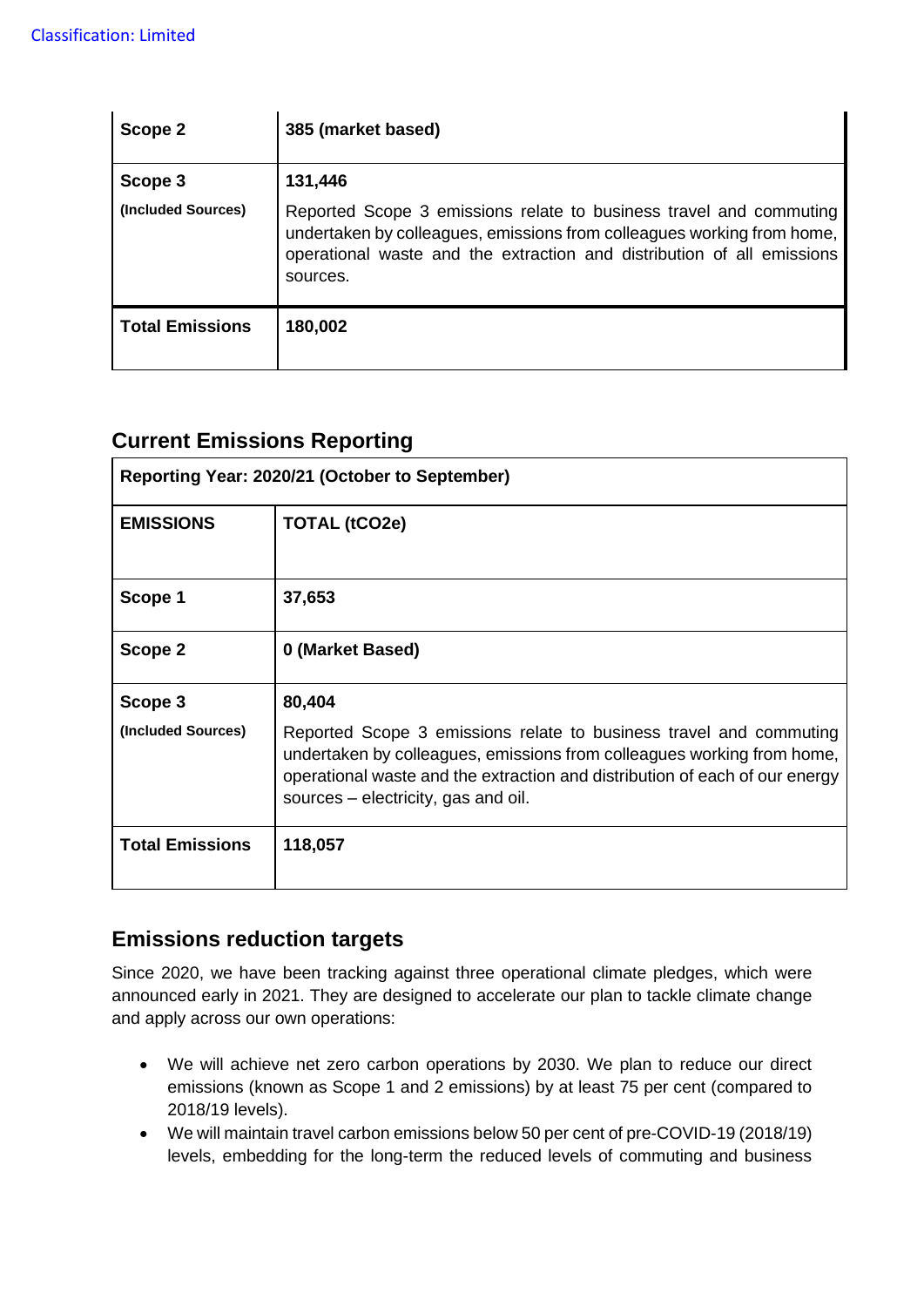travel seen during the pandemic and supporting colleagues to switch to low carbon transport.

• We will reduce our total energy consumption by 50 per cent by 2030 (compared to 2018/19). While we already procure 100 per cent renewable electricity, it remains crucial that we reduce the amount of power we consume to support the UK in meeting an increasing demand for renewable energy.

In 2021, our operational carbon emissions (Scope 1 and 2, measured using the market-based method) fell by 3.5 per cent compared to 2019/20, resulting in an overall reduction of 22.5 per cent from the 2018/19 baseline.

In 2021, our building energy consumption reduced by 5.7 per cent compared to 2019/20, resulting in an overall reduction of 14.8 per cent compared to our 2018/19 baseline

In 2021, our travel emissions remained 80.2 per cent below our 2018/19 baseline, achieving our target. The reduction is largely due to COVID-19 travel restrictions.

| Progress (% reduction)<br>2018/19 baseline<br>Target<br>Reduce our total energy<br>14.8%<br>consumption by 50% by 2030 | 22.5%                                      |        | Target<br>Net zero carbon<br>operations by 2030 |
|------------------------------------------------------------------------------------------------------------------------|--------------------------------------------|--------|-------------------------------------------------|
|                                                                                                                        |                                            |        |                                                 |
|                                                                                                                        |                                            |        |                                                 |
|                                                                                                                        |                                            |        |                                                 |
|                                                                                                                        | Progress (% reduction)<br>2018/19 baseline | Target |                                                 |

Progress against these targets can be seen in the graph below:

## **Carbon Reduction Projects**

#### Completed Carbon Reduction Initiatives

The following environmental management measures and projects have been completed or implemented since the 2018/19 baseline. The carbon emission reduction achieved by these schemes equate to 61,945 tCO2e, a 8.5% reduction against the 2018/19 baseline and the measures will be in effect when performing the contract. Please note that this includes our scope 1, 2 (market based) and 3 total carbon emissions.

During COVID-19 restrictions, most of our branches, data centres, and some of our office buildings remained operational, albeit with reduced hours and lower occupancy. During winter 2020/21 we experienced an increase in our gas consumption due to increased fresh air requirements in our operational buildings, however we have seen building energy and the associated emissions reduce overall.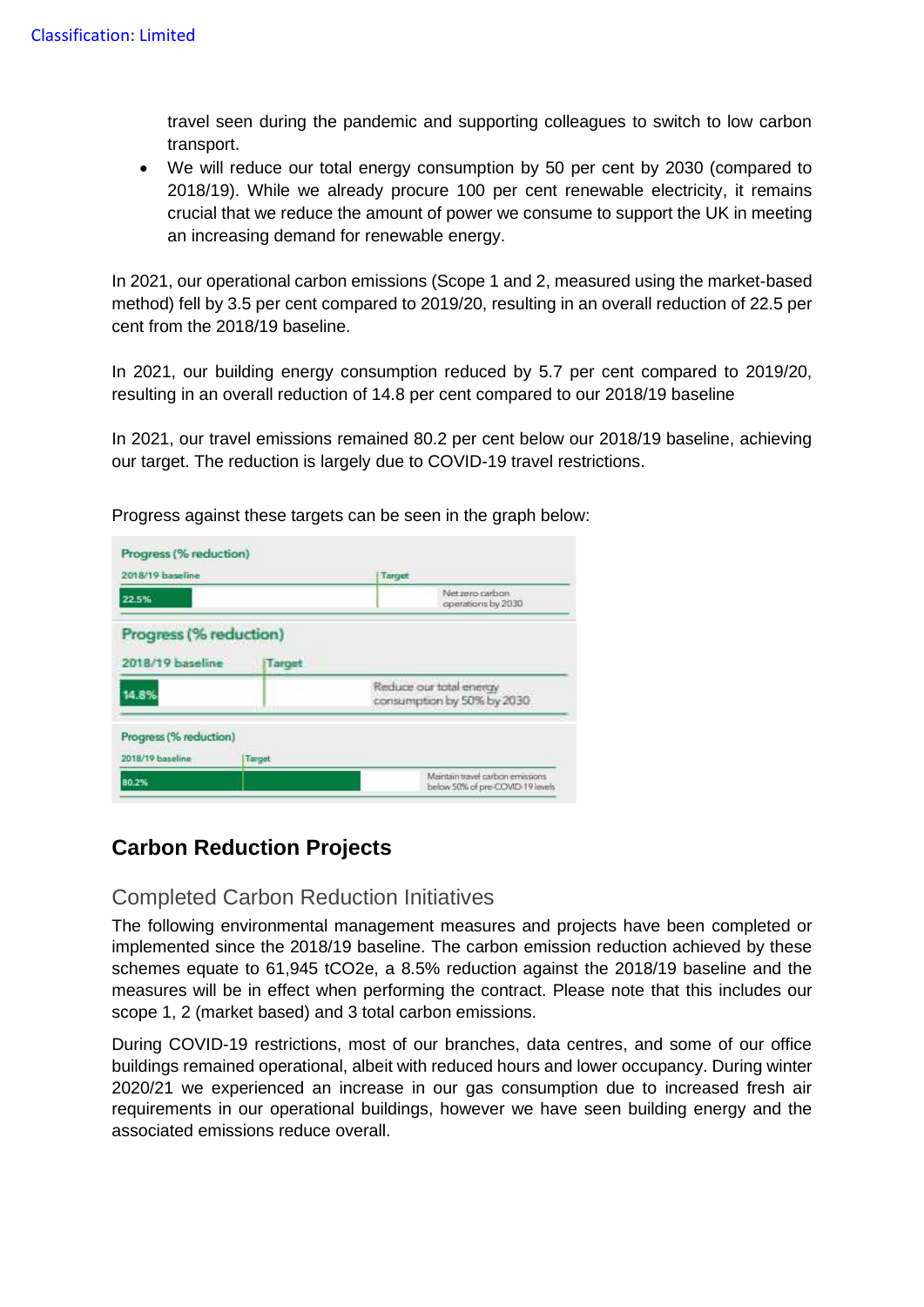The year-on-year reduction in emissions is primarily driven by:

- Ongoing energy reduction measures
- Improvement in the accuracy of our refrigerant gas data collection method
- Continued procurement of 100% renewable electricity

Some examples of our key activities from an energy reduction perspective:

- Continued our energy optimisation programme, resulting in a 101.5 GWh cumulative saving in 2021
- Continued our LED lighting install programme across our offices and branches, resulting in expected savings of 1,280 MWh, the equivalent to powering 360 UK homes
- Upgraded building management systems at 101 of our branches, ensuring minimal energy wastage and resulting in savings of 610 MWh
- Continued our Climate Group's EP100 campaign, confirming our commitment to improve energy productivity through our use of the UK Green Building Council's Net Zero Carbon Buildings Commitment

While at the same time we remained focus on keeping travel related carbon emissions below 50% of 2018/19 baseline, and we have:

- Launched the 3Ps of sustainable travel as part of colleagues' new ways of working: Purpose, Planet and Planning
- Invested in sustainable travel facilities across 13 sites
- Installed over 133 electric vehicle charging points at 34 of our sites
- Launched a carbon footprint calculator to support our colleagues to explore the environmental impact of both their business and personal travel choices
- Launched a new ULEV salary sacrifice scheme for colleagues
- Created co-working hubs above our branches to minimise unnecessary business travel

In the future we plan to:

- Continue to purchase 100% renewable electricity and work towards our ambition to increase our electricity sourced directly from renewable projects (via Power Purchase Agreements) or onsite generation, to at least 60% by 2025
- Eliminate the use of natural gas in our buildings by 2030
- Improve our air conditioning systems, switching to more energy efficient models using less harmful refrigerant gases
- Continue our energy optimisation programme
- Accelerate our investment in energy efficiency (e.g., installing LED lighting and improving building management systems) and build awareness with our colleagues and suppliers via energy management behavioural campaigns
- Test new ideas and innovative technologies to deliver transformational clean energy solutions across our estate
- Continue to improve cycling facilities for colleagues, seeking Cycle Friendly Employer accreditation from Cycling UK at each of our main offices
- Continue our commitment to The Climate Group's EV100 campaign, installing charging points across all our colleague car parks by 2030. We currently have EV charging facilities at 60% of our office car parks